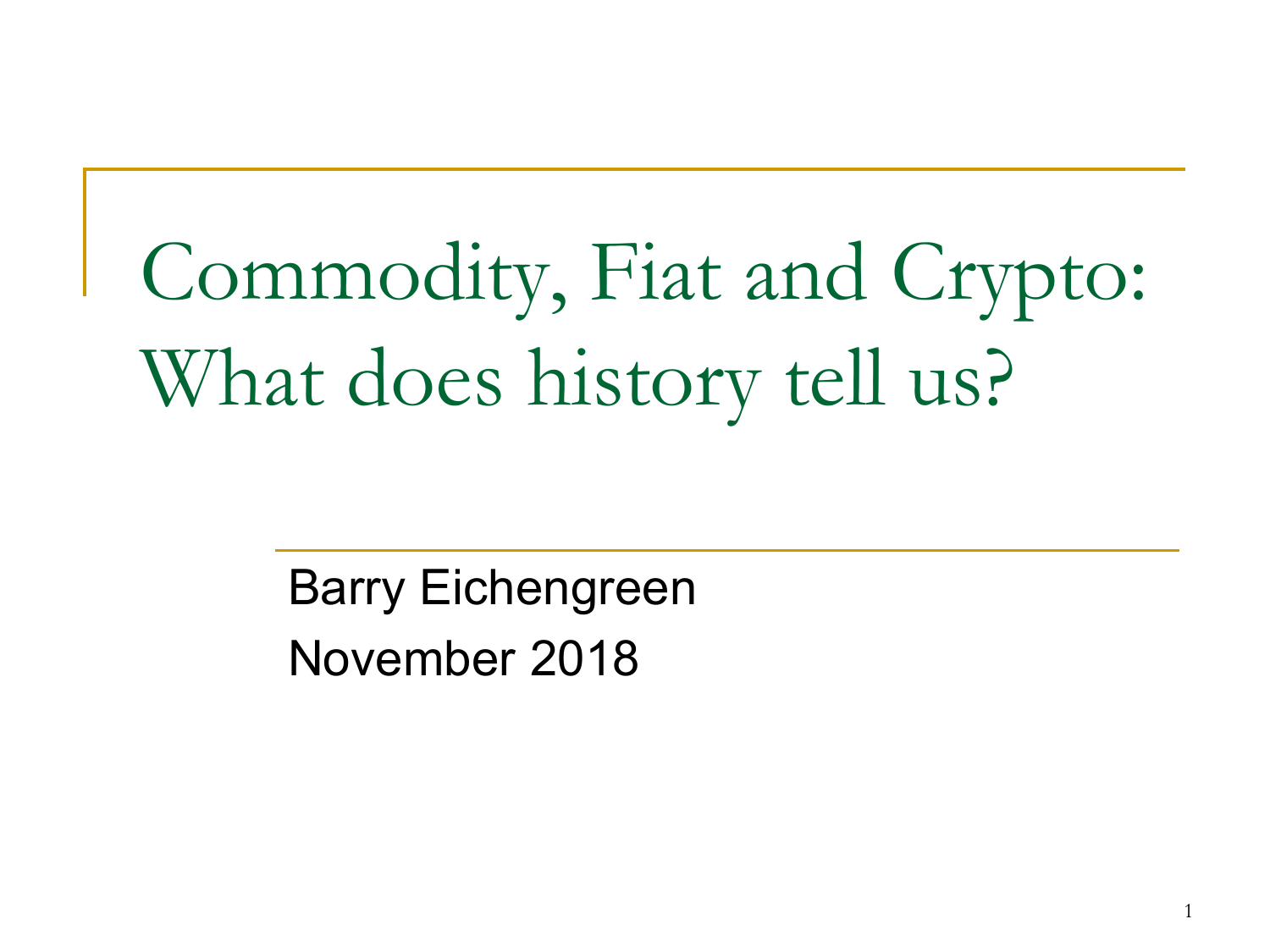## My talk is in three parts

- First, I provide an historical perspective on the evolution of currency.
- Second, that history leads me to an analysis of stable coins.
- And, third, that analysis of stable coins leads me to a discussion of the cases for and against central bank digital currency.
	- $\Box$  I like to think that there is a logic for the three parts, but you be the judge…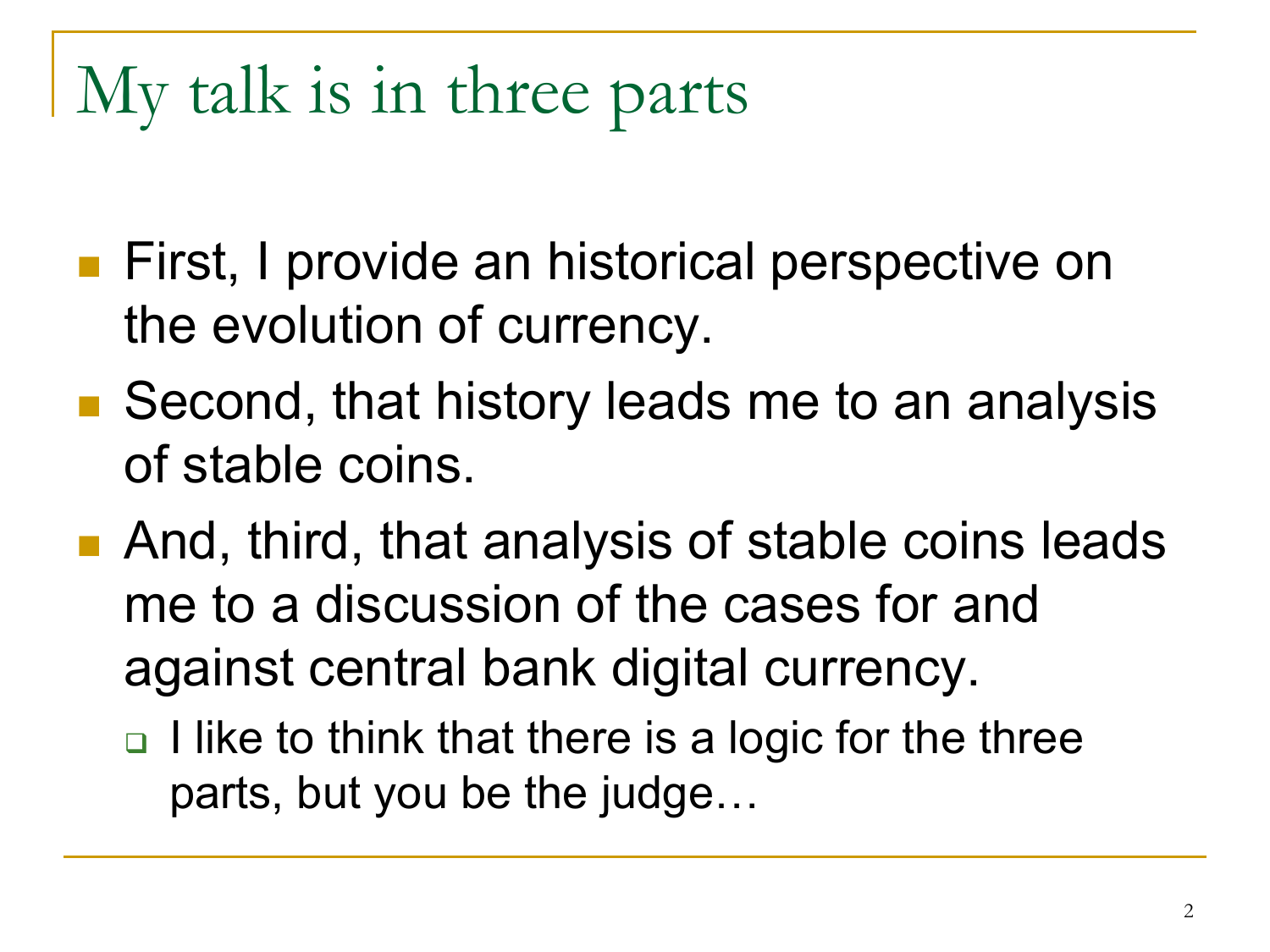# **History**

- We currently see a proliferation of private crypto monies.
- **Pank Yet this decentralization of currency emission rests** uneasily with historical experience.
- In fact, history shows a tendency for currency and coin issuance to be increasingly *concentrated* in the hands of the central or federal government.
- **There are two ways of rationalizing this tendency.** 
	- □ First, there is a national defense rationale: the central government needs control of currency creation (and of seigniorage) in order to mobilize exceptional resources in emergencies.
	- □ Second, there are efficiency advantages of a uniform currency, which is something that only a central authority can reliably provide.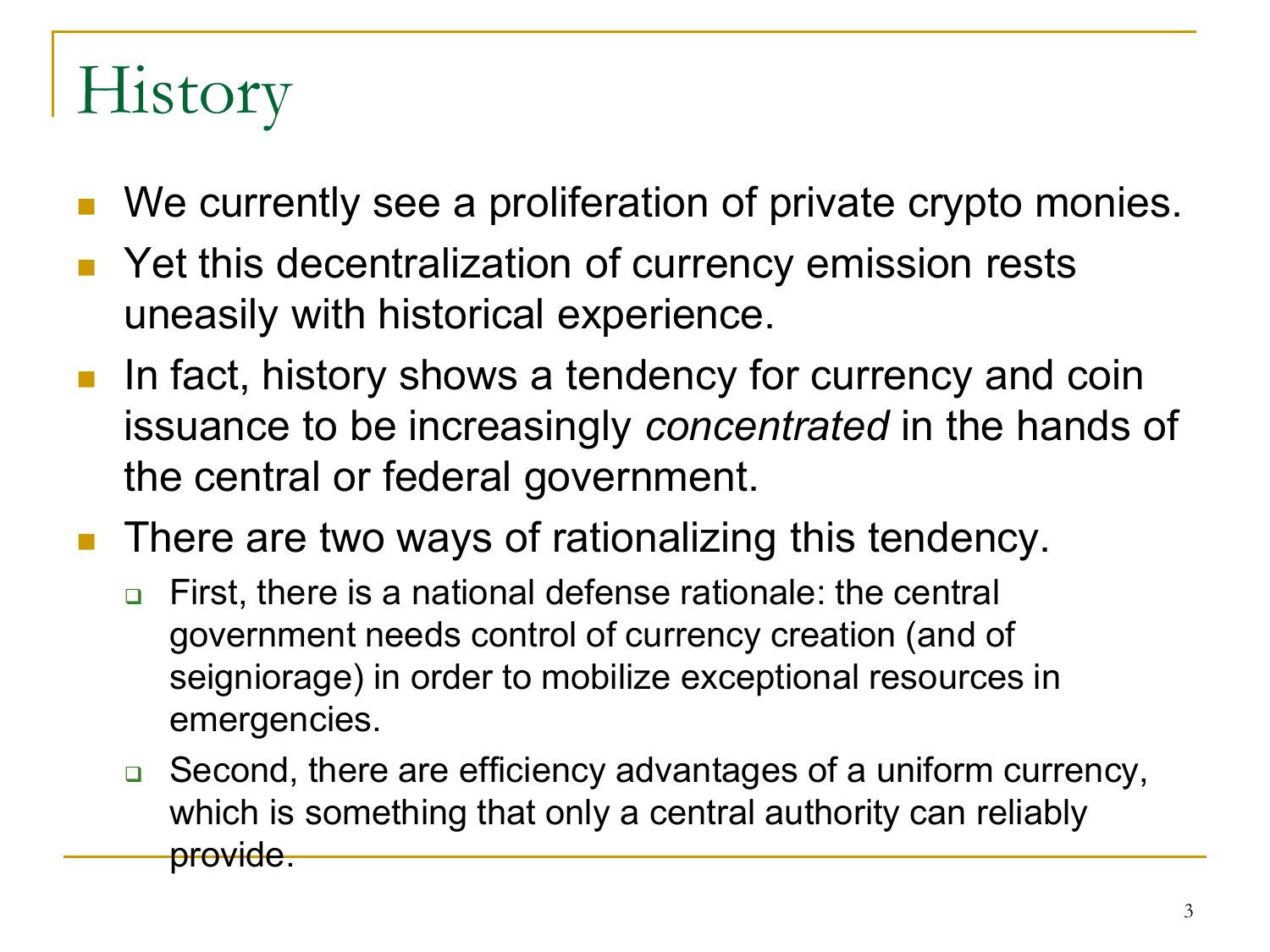Once upon a time, many polities meant many currencies (and, in practice, coins)

- **Early modern polities were fragmented.**
- Prior to the Peace of Westphalia (in 1648), for example, the European Continent was fragmented into more than 500 polities.
- It was hard for rulers to govern and control large swathes of land.
- But it was also hard for small states to control their borders.
- **Multiple currencies (and coins) therefore circulated across borders.**
- In Medieval France, for example, each feudal lord operated his own mint.
- Coins varied in purity (fineness) and traded against one another at variable rates.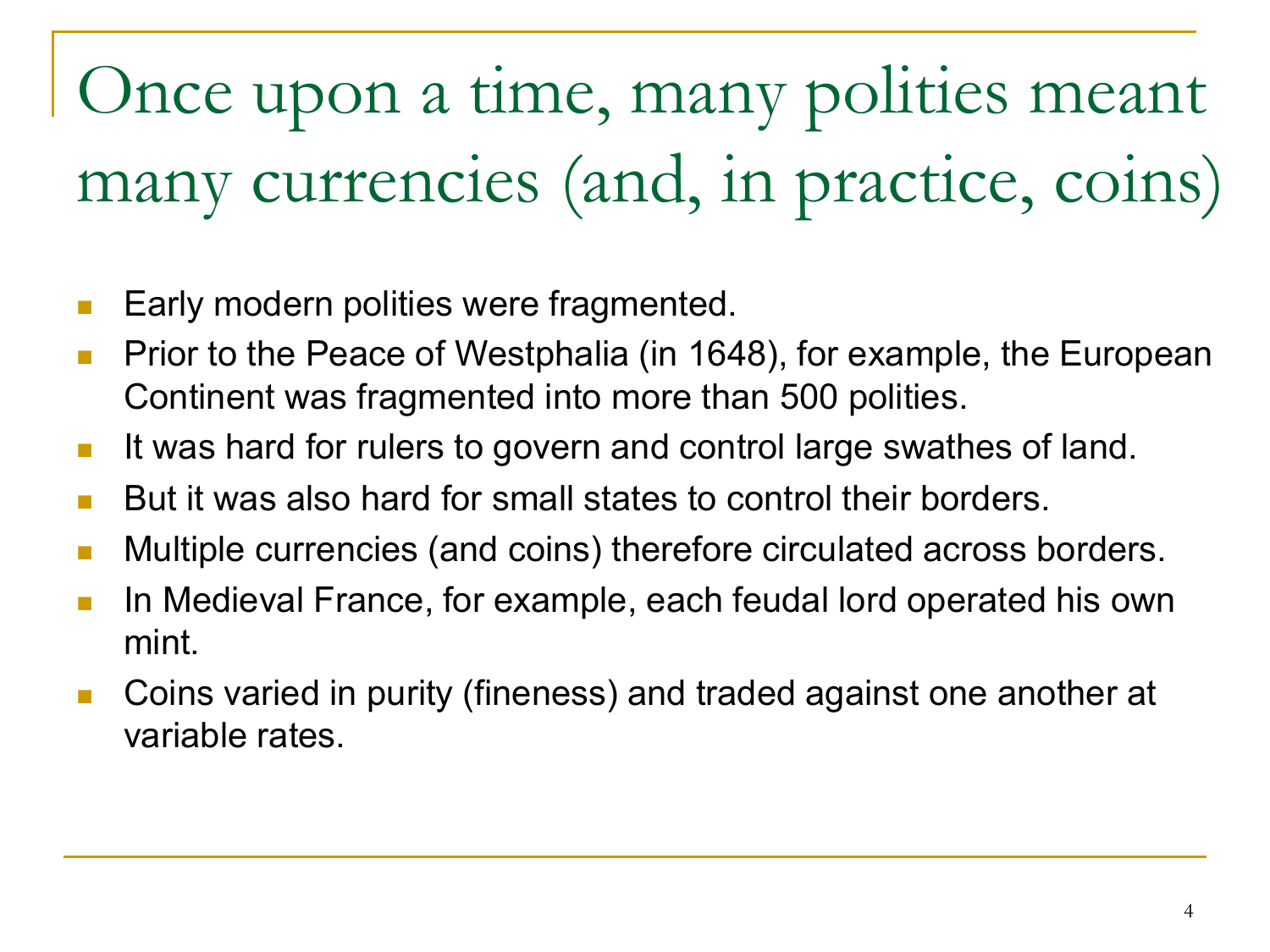After 1648, with the emergence of the modern state system…

- …Rulers were able to control larger swathes of land with help of modern military technology.
	- Philip Hoffman, *Why Did Europe Conquer the World?* (Princeton, 2013) refers to this as "gunpowder technology."
- Standing armies became more important but also more expensive.
- These centralized states controlled the mint (or granted it a royal monopoly), partly in order to be able to raise extraordinary resources in emergencies.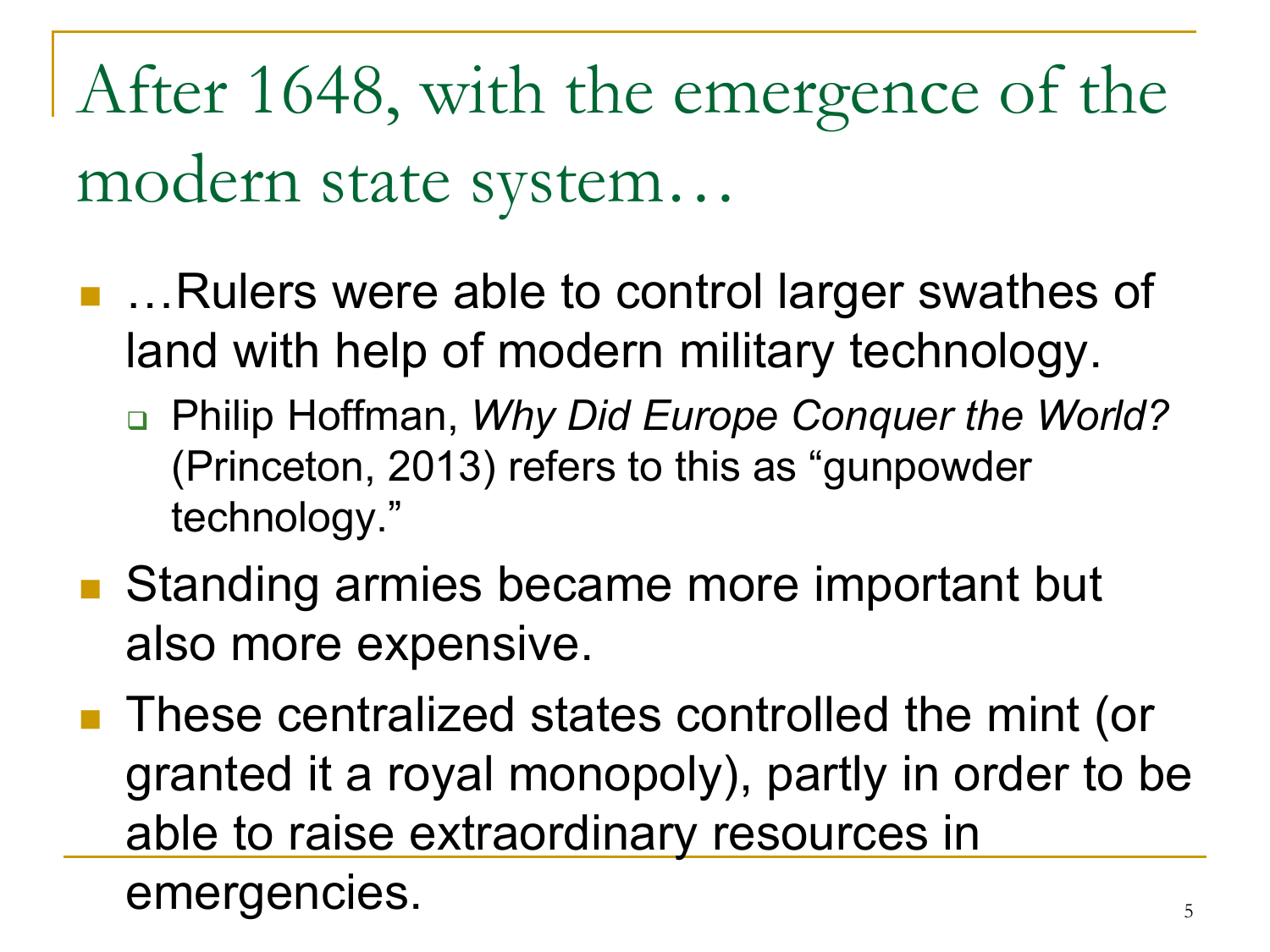To be sure, that central control was rarely complete

- It was complete neither politically nor monetarily. In the case of money:
	- **□** Scottish banks issued notes alongside the Bank of England (still do).
	- Prior to 1897, Swedish commercial banks were allowed to issue notes alongside the Riksbank.
	- $\Box$  In the US, where there was abiding hostility toward overweening federal power, including over money, a wide variety of monies circulated.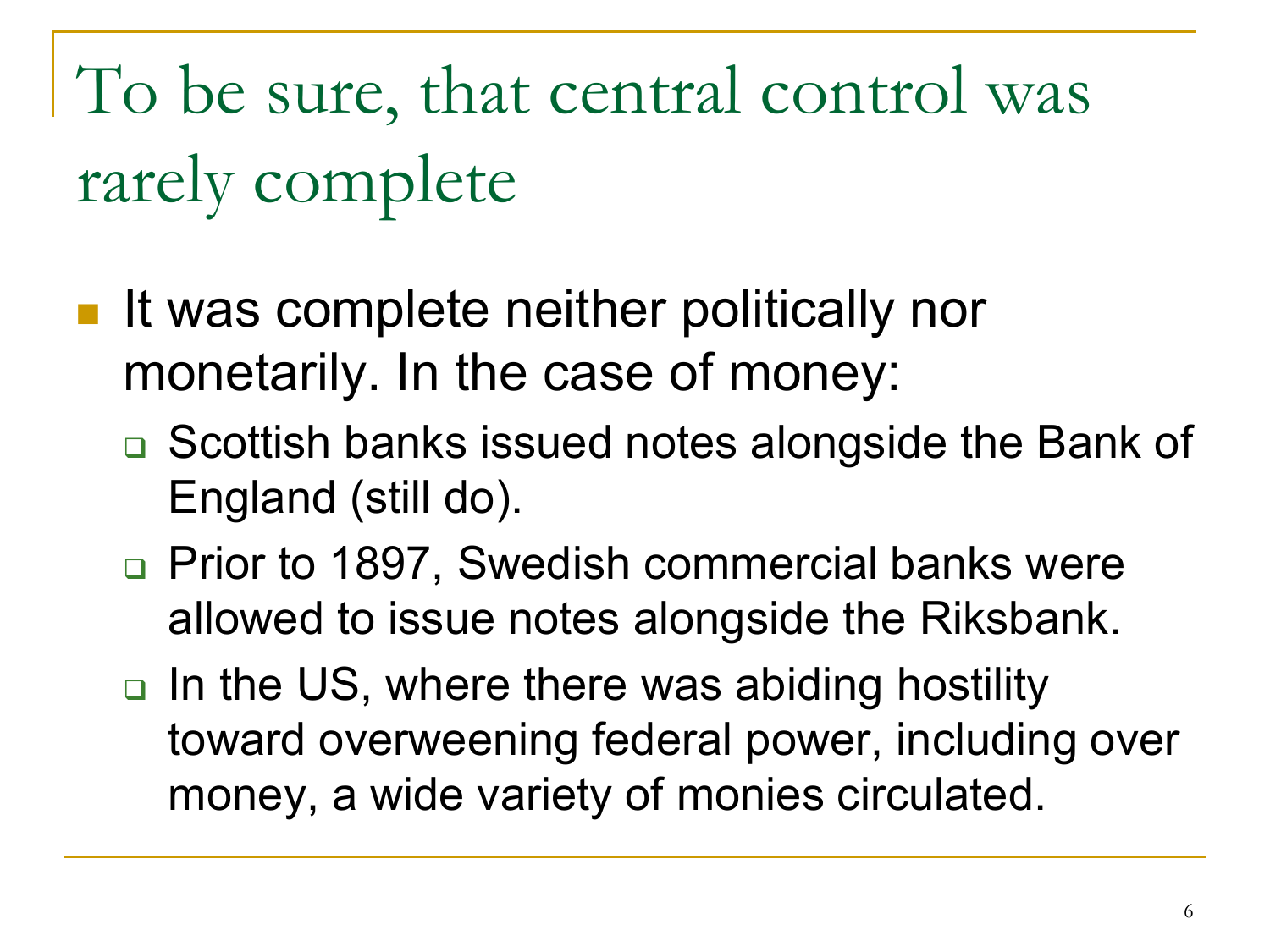#### US case

- **After independence, foreign monies (such as famous** Spanish pieces of eight) were the dominant form of circulation.
- State-chartered banks were then permitted to issue their own bank notes.
- **These provided only a reasonably uniform circulation** when there existed a Bank of the United States to enforce discipline, but not otherwise.
- And after 1846 there no longer existed a Bank of the United States.
- **After 1836, free bank notes circulated at varying** discounts, giving rise to much contemporary dissatisfaction and inefficiency (although exactly how much is disputed). The same  $\frac{7}{7}$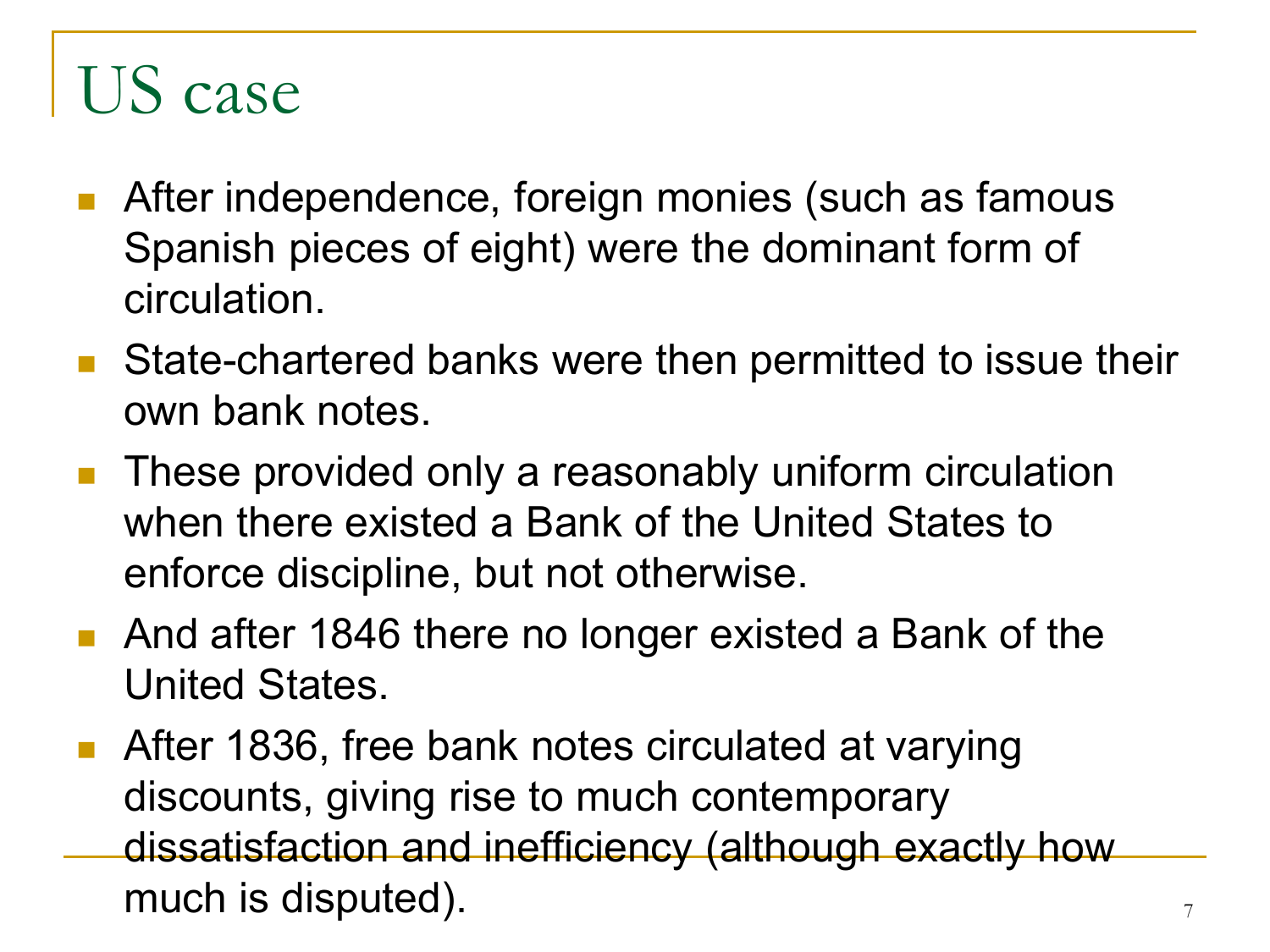#### US case

- The Civil War then catalyzed the shift to a National Banking System, which made for a more uniform circulation.
	- $\Box$  It placed a prohibitive tax on note issuance by state banks and required national banks to hold treasury bonds as backing to ensure convertibility.
	- This was essentially an example of the national defense imperative for creating a single currency.
- The Crisis of 1907 then prompted Federal Reserve Act.
	- □ The crisis pointed up the inefficiencies of this system (requiring the emission of clearinghouse certificates, in effect multiple private monies that circulated at discounts and premia against one another).
	- □ It finally made note issuance a government monopoly.
	- □ This, in contrast, was essentially an example of the economic efficiency (uniformity) argument for creating a single currency.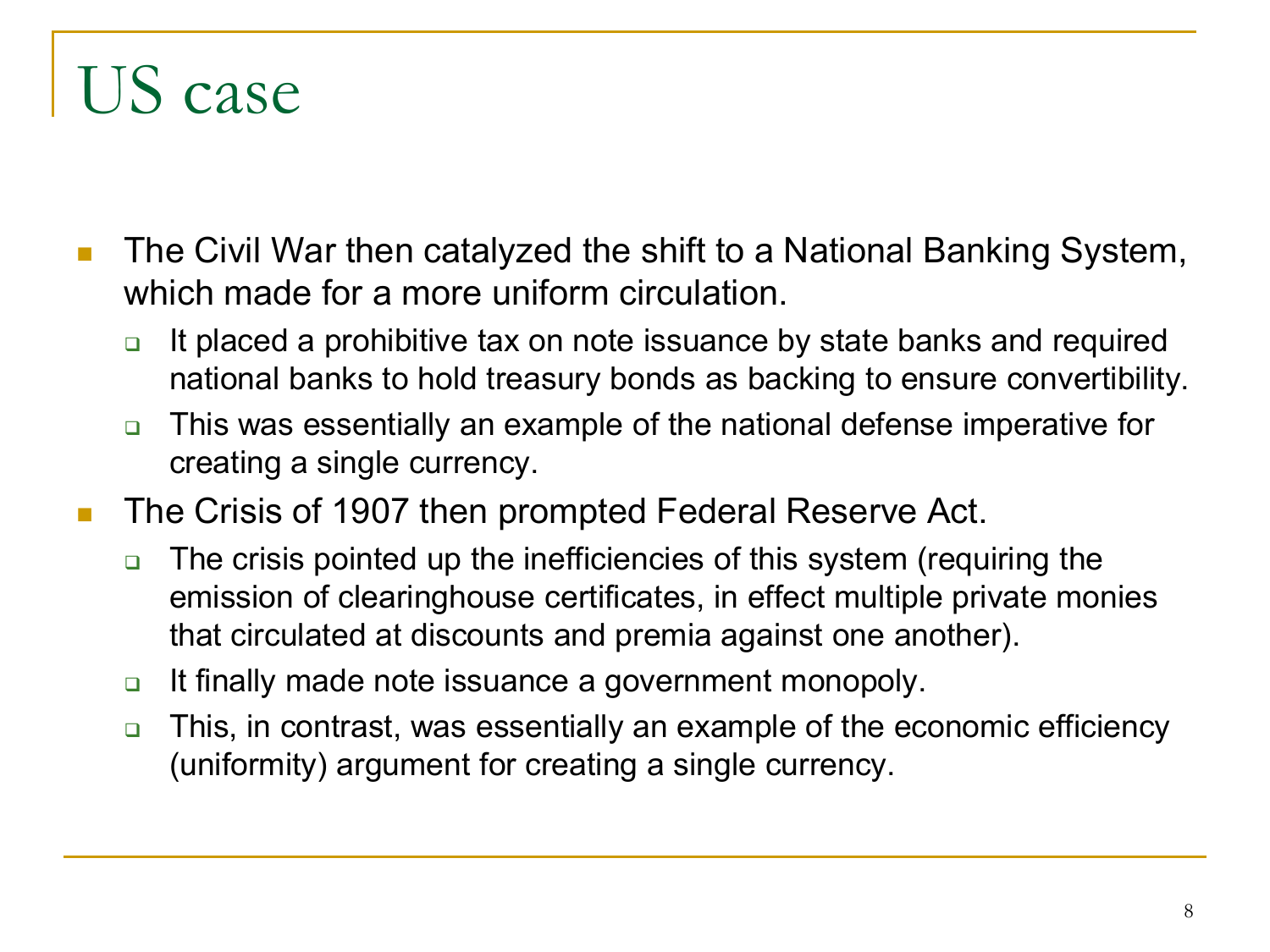## So how do I read this history?

- History shows a tendency for currency and coin issuance to increasingly be concentrated in the hands of the central or federal government.
- There's a national defense argument for this.
- **There's also an economic efficiency argument.**
- **Insofar as modern financial systems give** governments alternative means, other than debasing the coinage or printing currency, to finance expensive wars, I would argue that the latter is the rationale that increasingly dominated over time and that dominates today.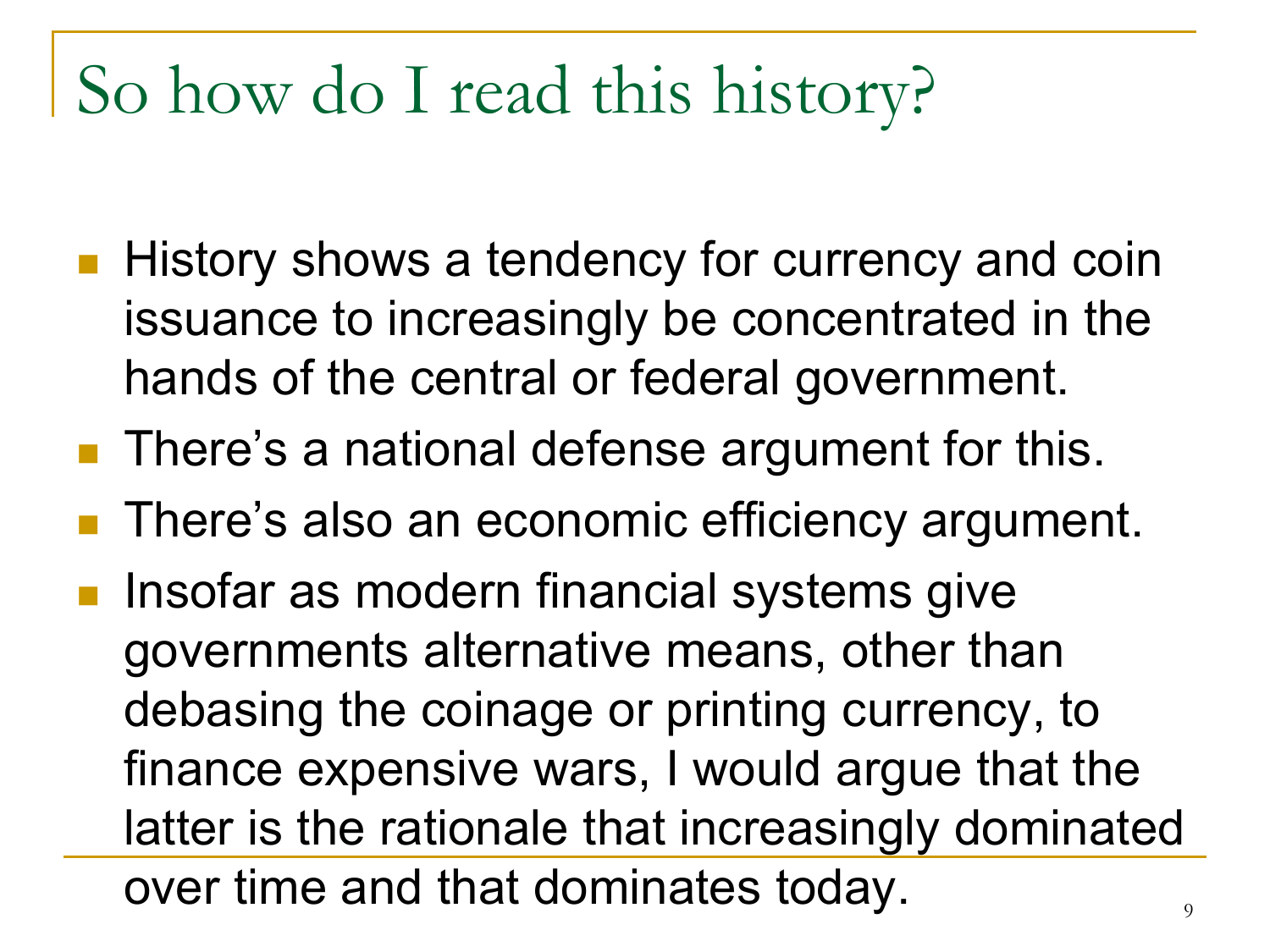- **Thus, the argument for government monopoly of money issuance, either de facto or** de jure, thus must rest on the economic efficiency of a currency that is both uniform (because there is only one issuer) and stable (because it is issued in economically appropriate amounts, for example by an independent central bank with a politicallyassigned mandate to pursue price stability).
- **A** uniform currency minimizes transaction costs. It substitutes for information, in the sense that it is not necessary to have information about the creditworthiness of each and every issuer, there being only one.
- Information being costly to produce, the information insensitivity of government money minimizes these costs (Dang, Gorton and Holmstrom 2015, Berentsen and Schär 2018).
- **Thus, the digital payment services provided by Visa and Mastercard are attractive** because they are information insensitive. The credit card companies provide the end user with protection from default, and a dollar credit on one's Visa account is convertible into dollars one-to-one.
- It follows that the costs of producing and obtaining information about changes in the actual and prospective value of privately-issued digital currencies is an obstacle to their wider utilization.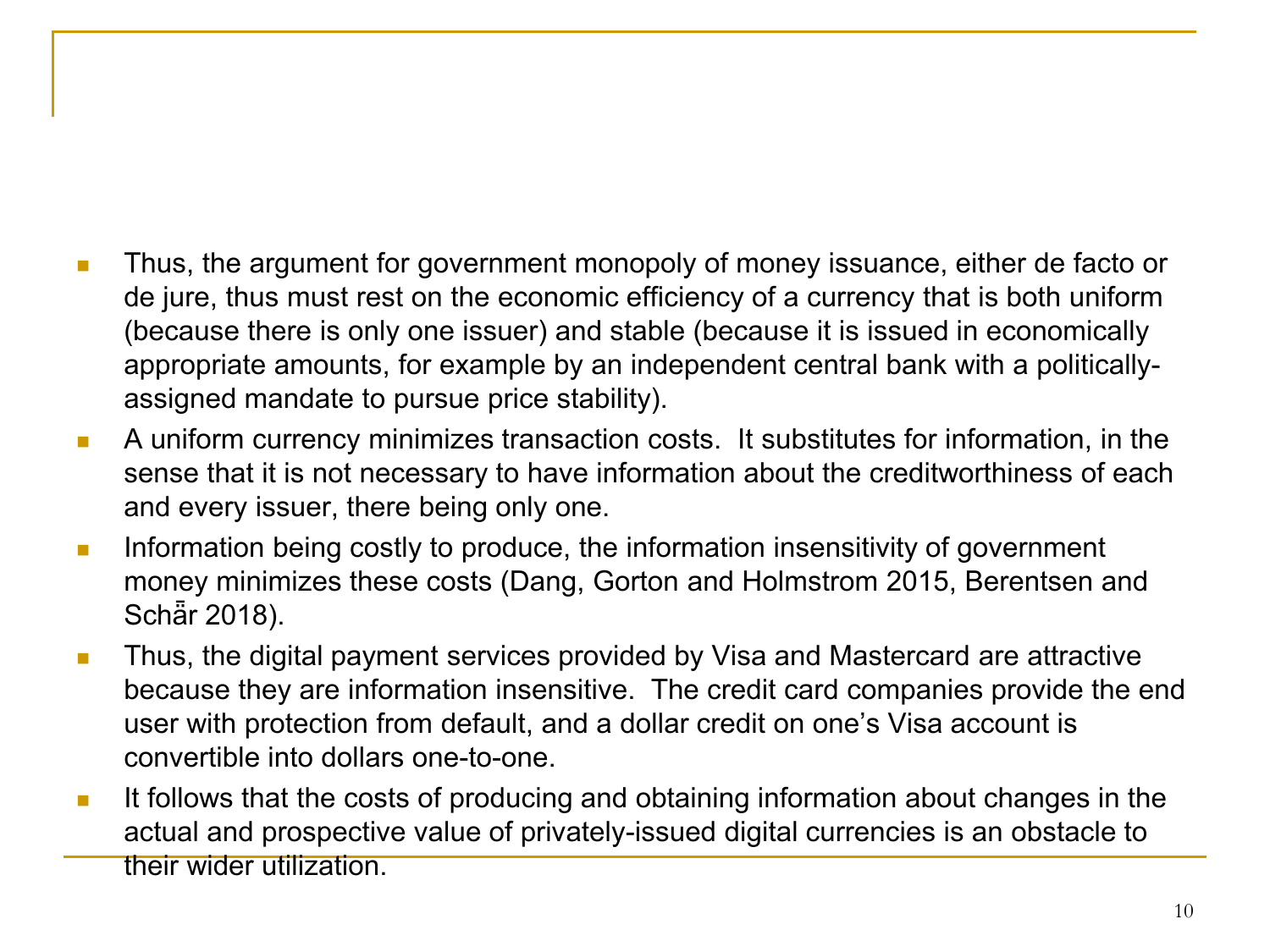Plain-vanilla cryptocoins are highly information sensitive

- Their value fluctuates day to day. Holders therefore require information about not just their current price but also their prospective future prices.
	- □ Limiting their store-of-value and unit of account functions.
	- **□** Which in limits their means-of-payment function (willingness of agents to accept them in payment).
		- There may also be other technological limits on the means-of-payment function, but I leave these aside.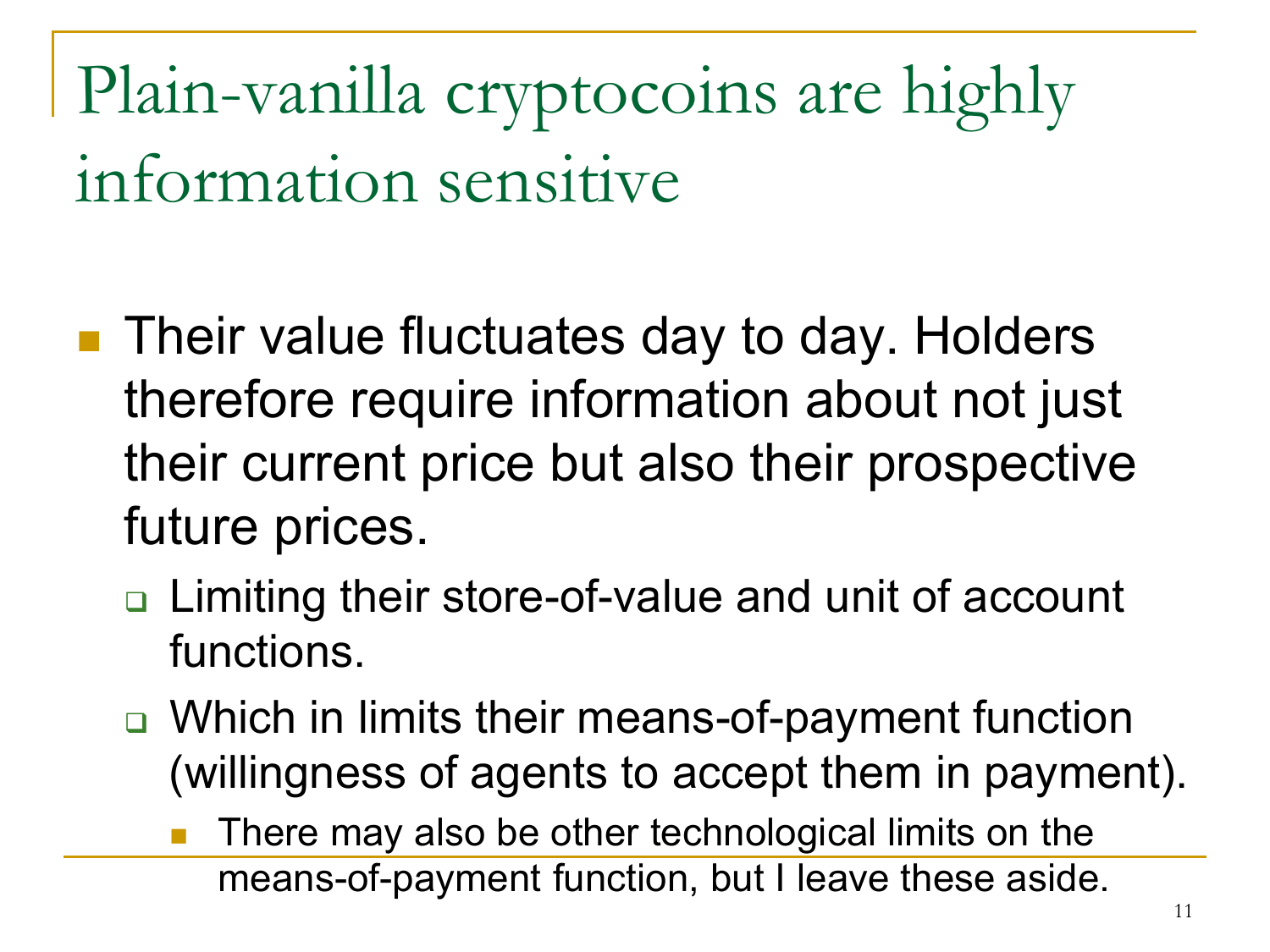From this flows the argument for stable coins, which are information insensitive

- You don't need information about their issuer and contingent characteristics in order to accept them, assuming of course that they are really stable.
- **Four types of stable coins can be distinguished, with** different implications for the future of money and the future of digital money in particular.
	- Fiat fully collateralized
	- □ Crypto collateralized.
	- **Partially collateralized**
	- Uncollateralized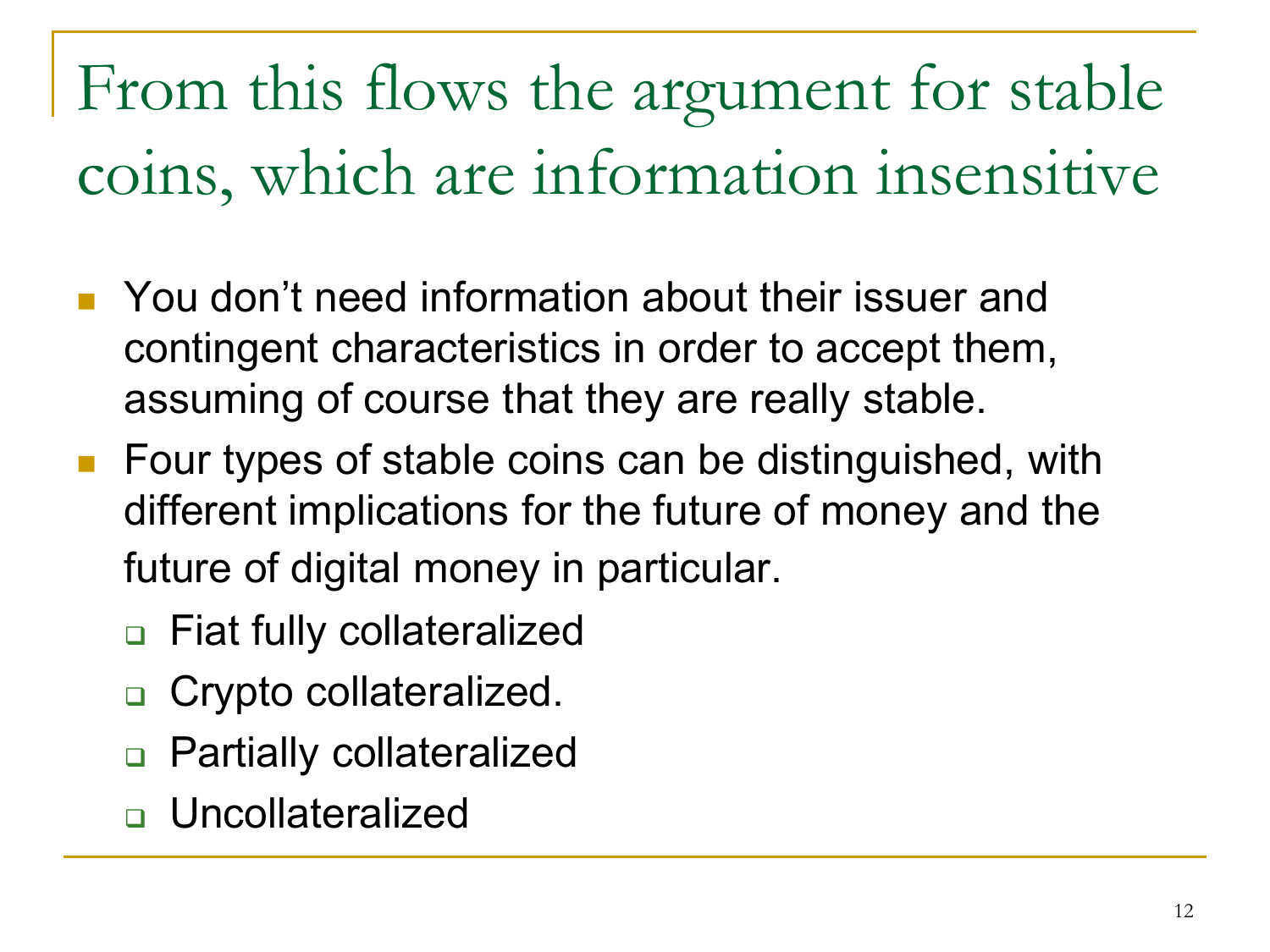## Fiat fully collateralized

- Tether is an example of a U.S. dollar-linked fiat fully collateralized stable coin.
- But this type of stable coin is expensive to operate. The issuer must immobilize substantial amounts of collateral in low-yielding liquid form. This gives reasons for doubting that the model is scalable, since large amounts of additional capital would be required.
- **Think of it like this. Assuming that the costs are borne by the end** user, there is no difference between holding a certain number of dollars in one's commercial bank account and using that account to pay bills and receive wire transfers from one's customers, on the one hand, and using Tether for transactions, on the other – aside from the fact that a conventional bank account may permit one to engage in a larger volume of transactions at lower cost, given the current state of blockchain technology.
	- The crypto alternative is attractive only to those seeking to avoid scrutiny.
- In addition, the search for profitability may encourage issuers to cut  $\blacksquare$ corners.  $\blacksquare$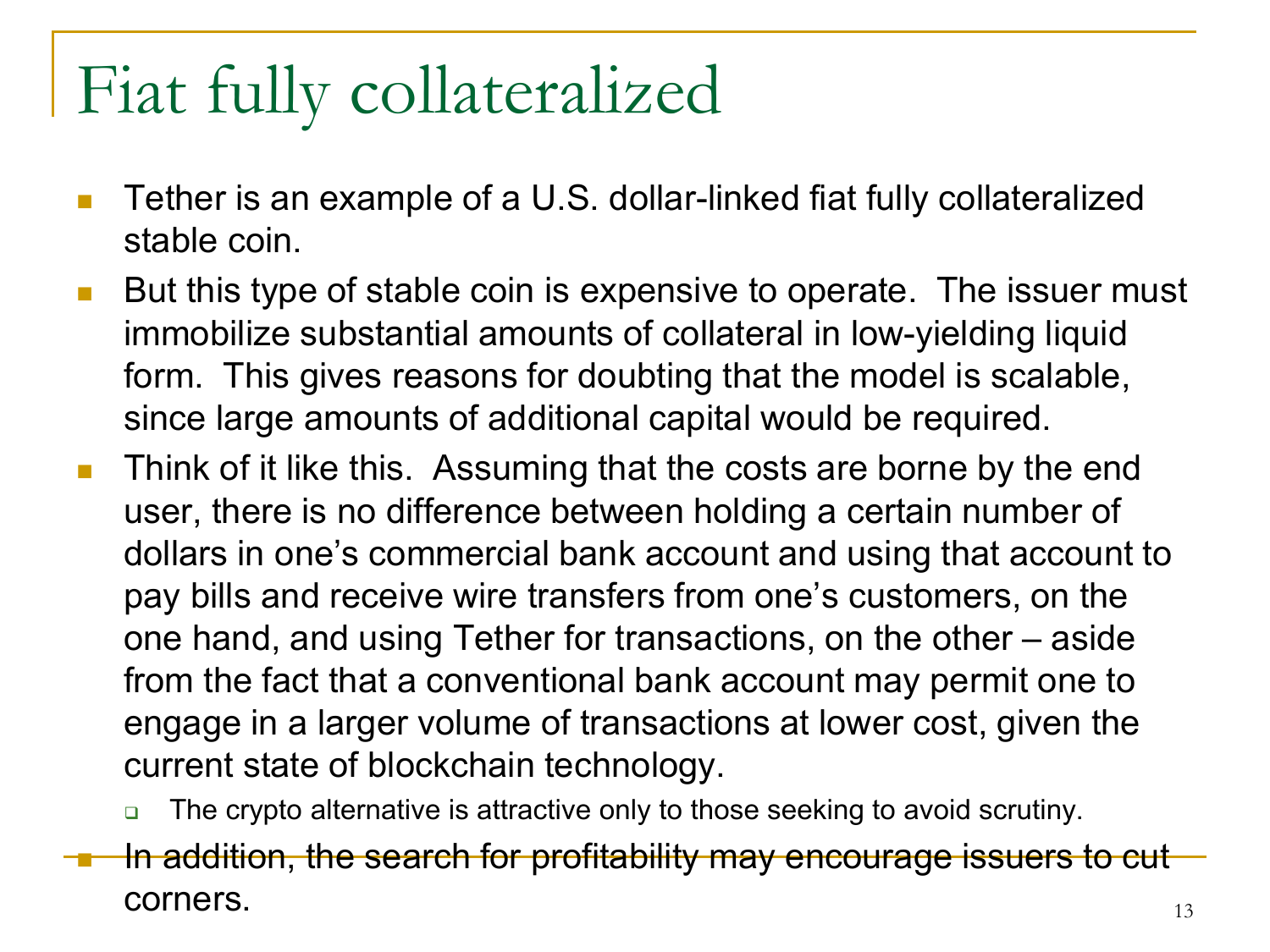# Crypto collateralized

- $\blacksquare$  In this case another cryptocurrency is held as collateral to back the stable coin. This variant frees the issuer from having to deal with, inter alia, Taiwanese banks.
- **The problem with this model is that the value of the collateral will** fluctuate, since the collateral is not a stable coin. Since the value of the collateral can fall, crypto collateralized stable coins, to be credible, must be generously overcapitalized, making them even more expensive to operate than fiat collateralized stable coins on average.
	- □ Dai, the leading crypto collateralized stable coin, has a purported collateralization ratio of 300 per cent.
- **And, overcapitalization notwithstanding, because nothing prevents** the value of the collateral from falling below the par value of the coin issuance, over-collateralization notwithstanding, these coins are vulnerable to bank-run-like problems.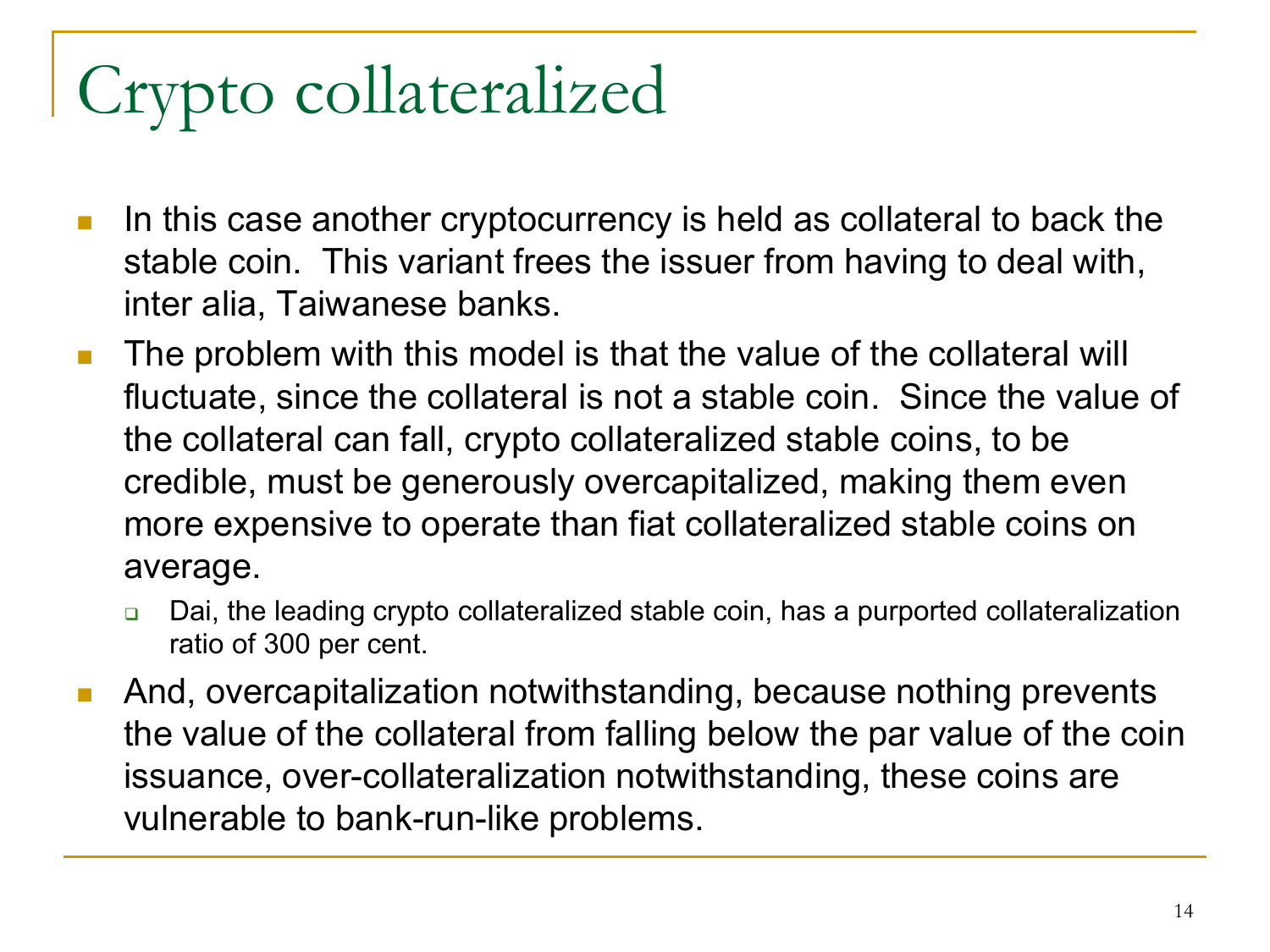#### Partially collateralized

- Saga is an example.
- The platform sells and buys Saga tokens in return for Etherium (another cryptocurrency) and invests the proceeds in the fiat currencies making up the SDR basket. Initially the protocol holds 100 per cent reserves in these currencies, essentially replicating what Tether does (or purports to do).
- **Over time, however, Saga's reserve ratio will be** reduced.
- But just how much is not specified in the Saga white paper, which states only that the reserve ratio will decline "as inherent value becomes less volatile."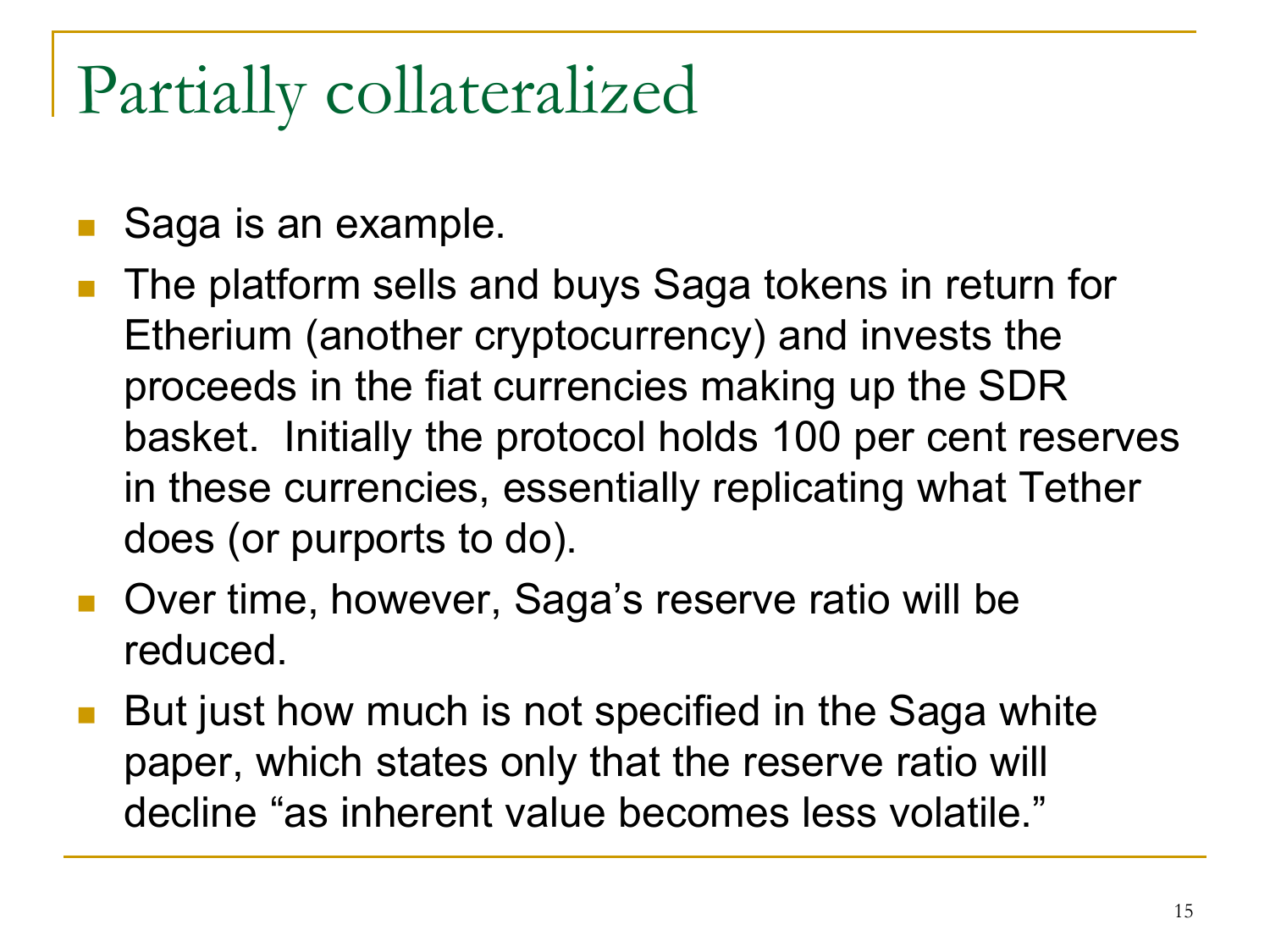- Herein lies the problem. As the white paper notes, "…inherent value is derived from a combination of factors: market confidence, usefulness as means of exchange, sentiment, and future prospects."
- Confidence, as any central banker experienced in operating a currency peg can tell you, is fragile. It is in the eye of the beholder.
- And questions about confidence can become self-fulfilling when the reserve ratio is only fractional. If some holders of Saga tokens develop doubts about the convertibility of their tokens into fixed numbers of SDRs, they will seek to cash out. Other holders, not wishing to be at the end of the queue, will scramble to do likewise before the reserve cupboard is bare. The platform's fractional reserves could be exhausted by the resulting run.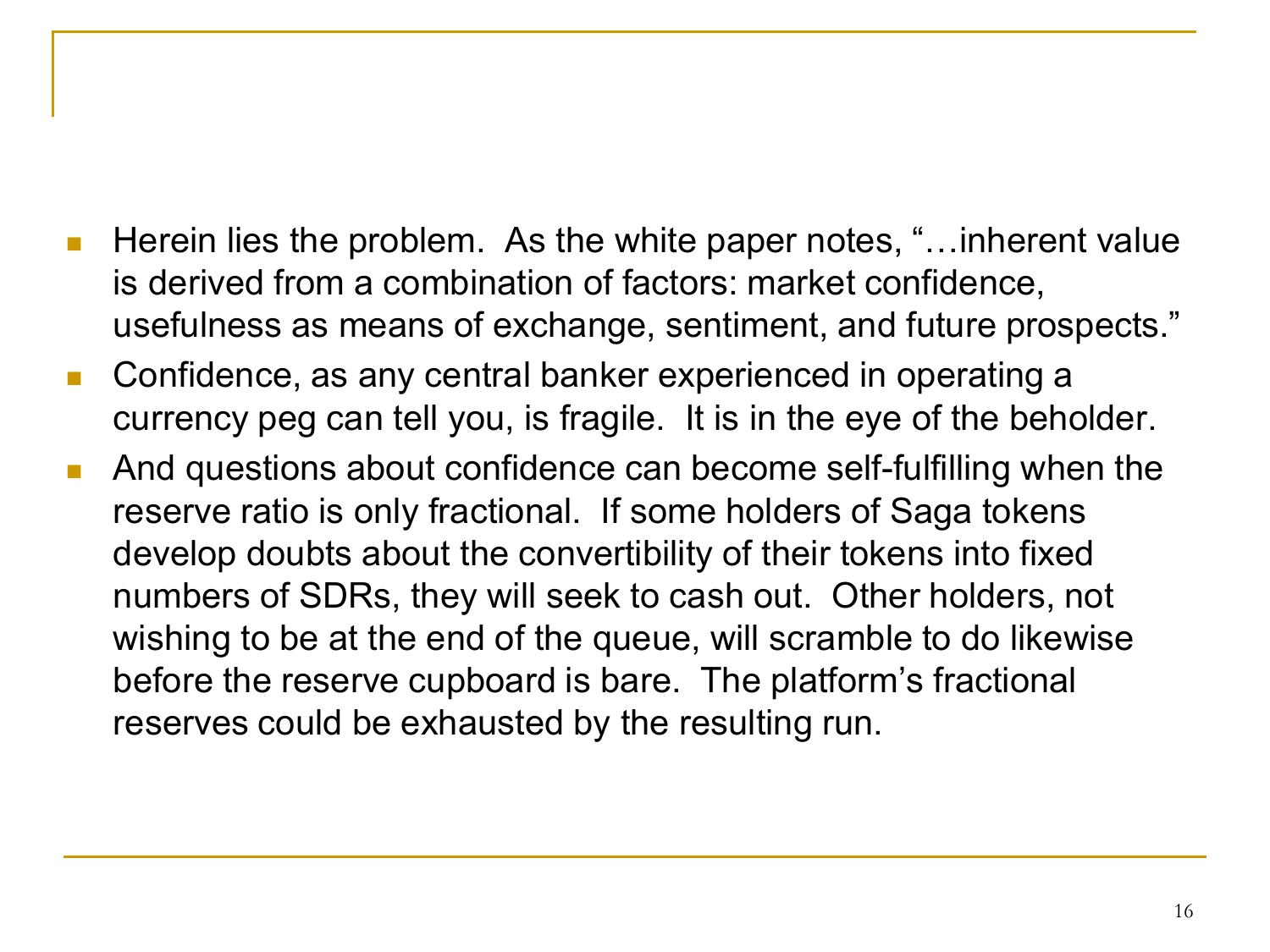Central banks faced with this situation generally respond in two ways

 First, they devalue the currency, which reduces their ratio of liabilities to reserves. In the present context, this would not be consistent with the stable-coin rationale; it would not be good for confidence and market share.

□ One devaluation would likely create expectations of another.

 Second, they impose capital controls, effectively limiting the access of investors to their reserves. But limiting the convertibility of the crypto token into fiat currency in this way would again be inconsistent with the rationale for creating a stable coin and therefore for with future prospects.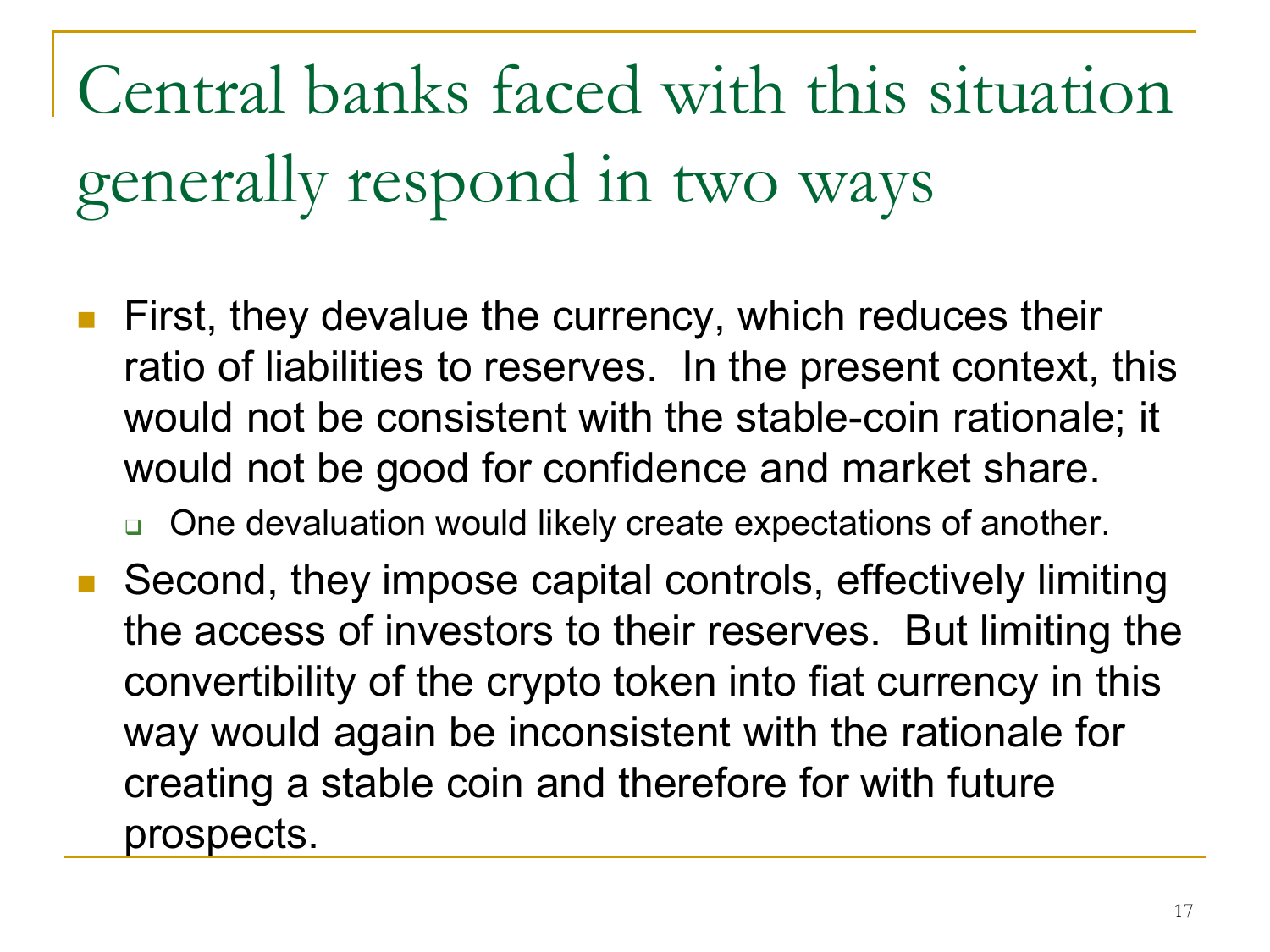#### Uncollateralized

- Most interesting, but also most ridiculous.
- Here *smart* contracts are used to manage the supply of the digital coin with the goal of maintaining its value against, inter alia, the dollar.
	- □ Monetary policy by algorithm….
- The platform issues both digital coins and digital bonds, and sells bonds for coin (coin for bonds) when the price of the latter dips (rises) in terms of dollars.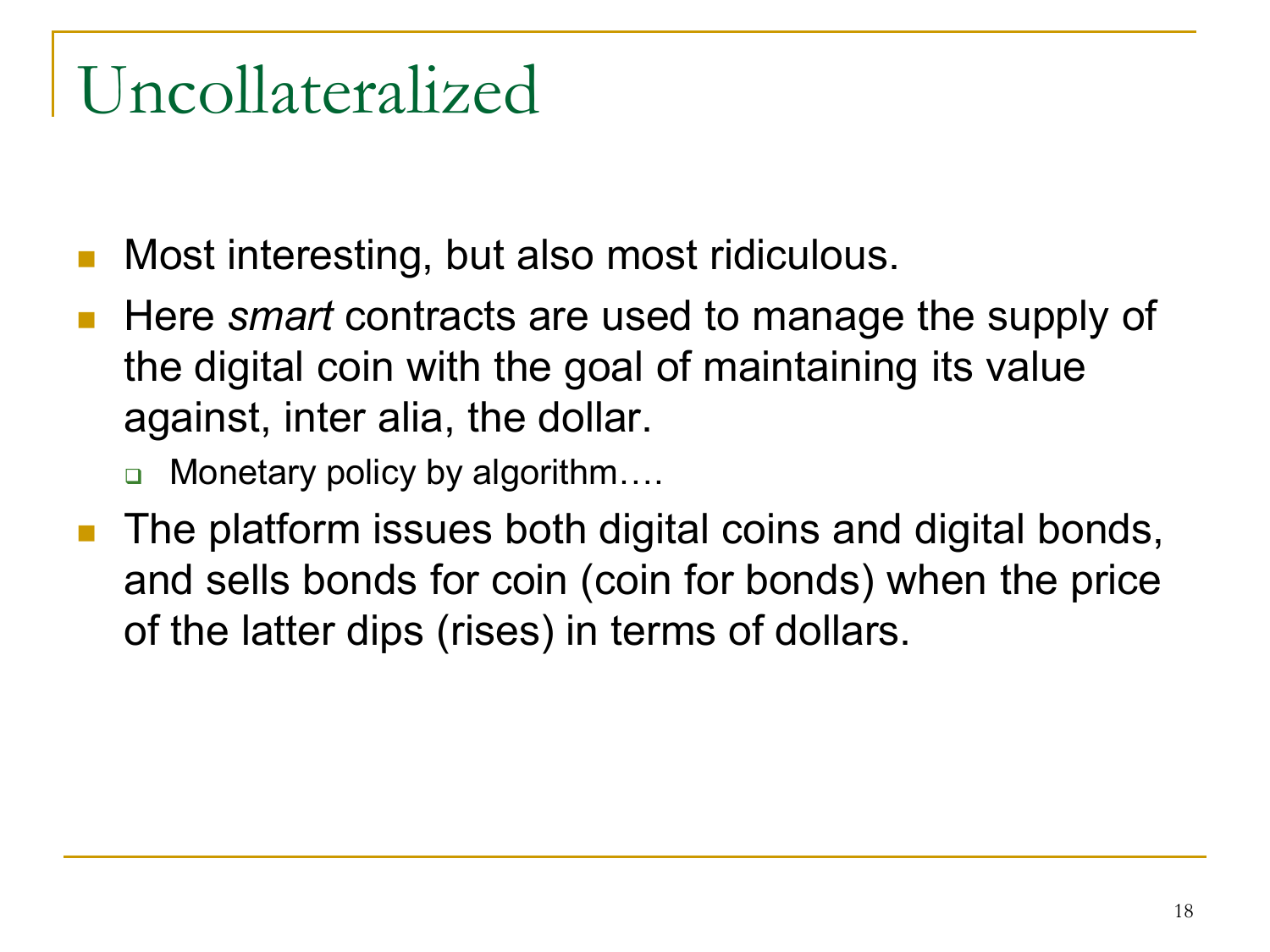- Bonds are less liquid than coin, come in larger denominations, and are less useful for transactions, but investors have an incentive to hold them because bondholders are promised interest payments ("dividends") in the form of digital coin when additional quantities of the latter are issued (that is, when the price of the token threatens to exceed \$1).
- Dividends are funded out of the commission (seigniorage) taken by the platform when selling additional coin.
- **The viability of such schemes obviously depends on success at** growing the platform, for without additional stable coin holders/users, there will be no additional issuance with which to pay bondholders.
	- Can you say Ponzi scheme?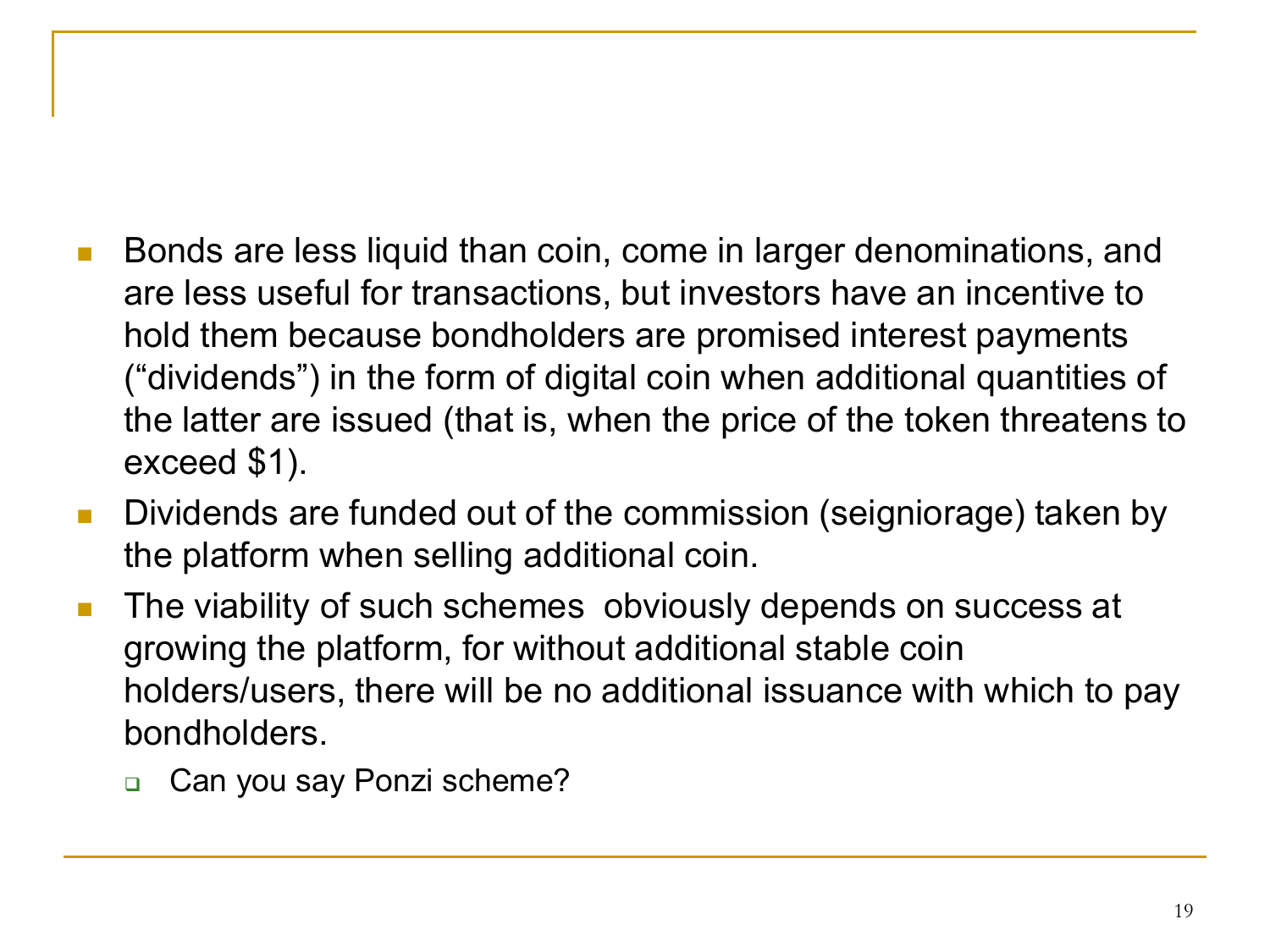- And even if the platform is growing, doubts about its future growth may undermine stability now.
- **Doubts about whether the platform will be able to generate sufficient** seigniorage in the future to pay the bondholders what they are promised may cause investors to reduce their bids for new bonds, making it even more expensive for the platform to take excess coin out of circulation (increasing the value of claims on dividends relative to remaining circulating coin), which will only heighten preexisting doubts – with good reason.
- It is not hard to imagine a self-reinforcing spiral where investors are unwilling to purchase additional bonds at any price and the platform is therefore unable to prevent the price of the stable coin from collapsing.
- Again, the problem will be familiar to anyone conversant in the literature on speculative attacks on pegged exchange rates.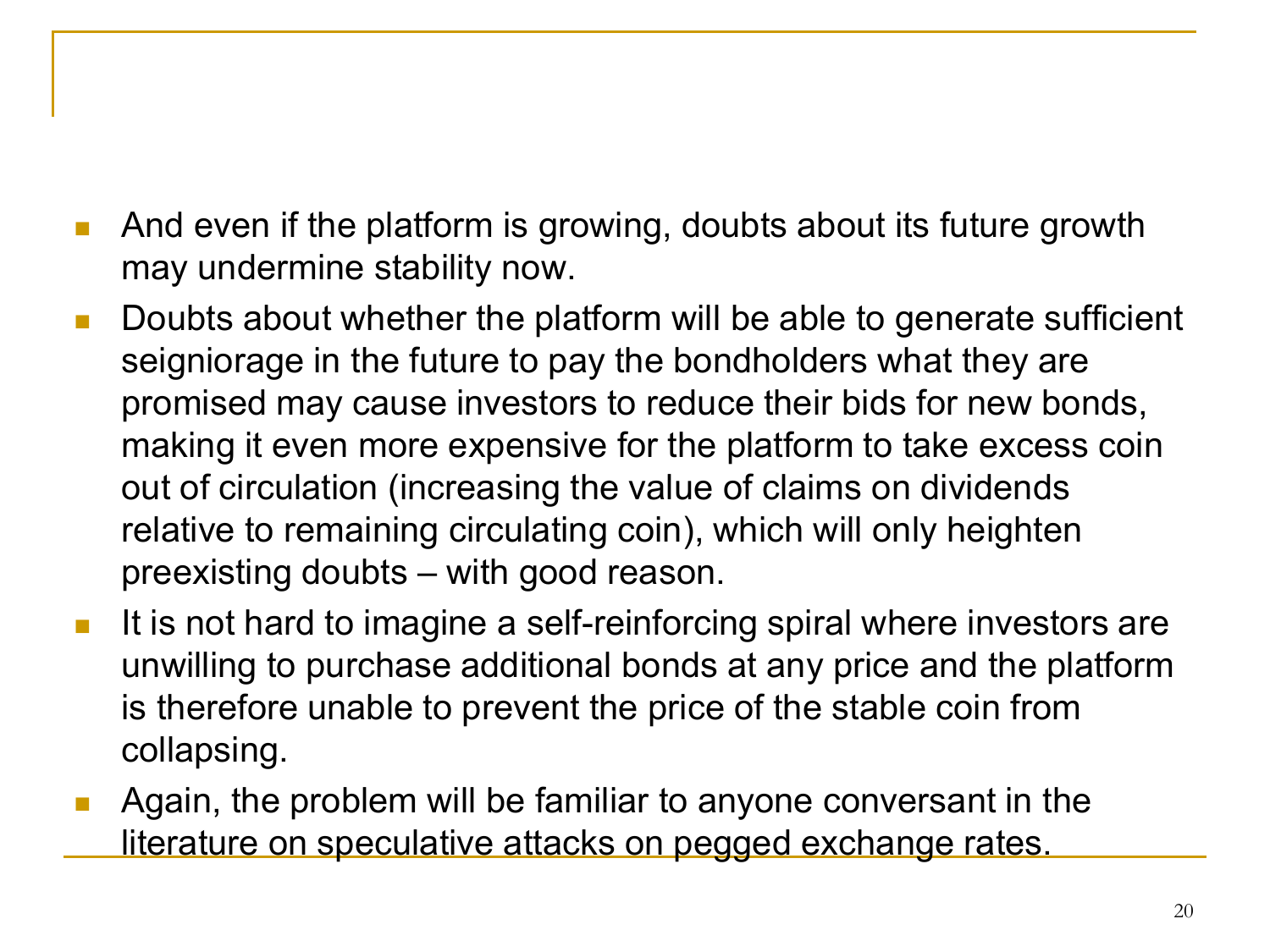## Out to lunch….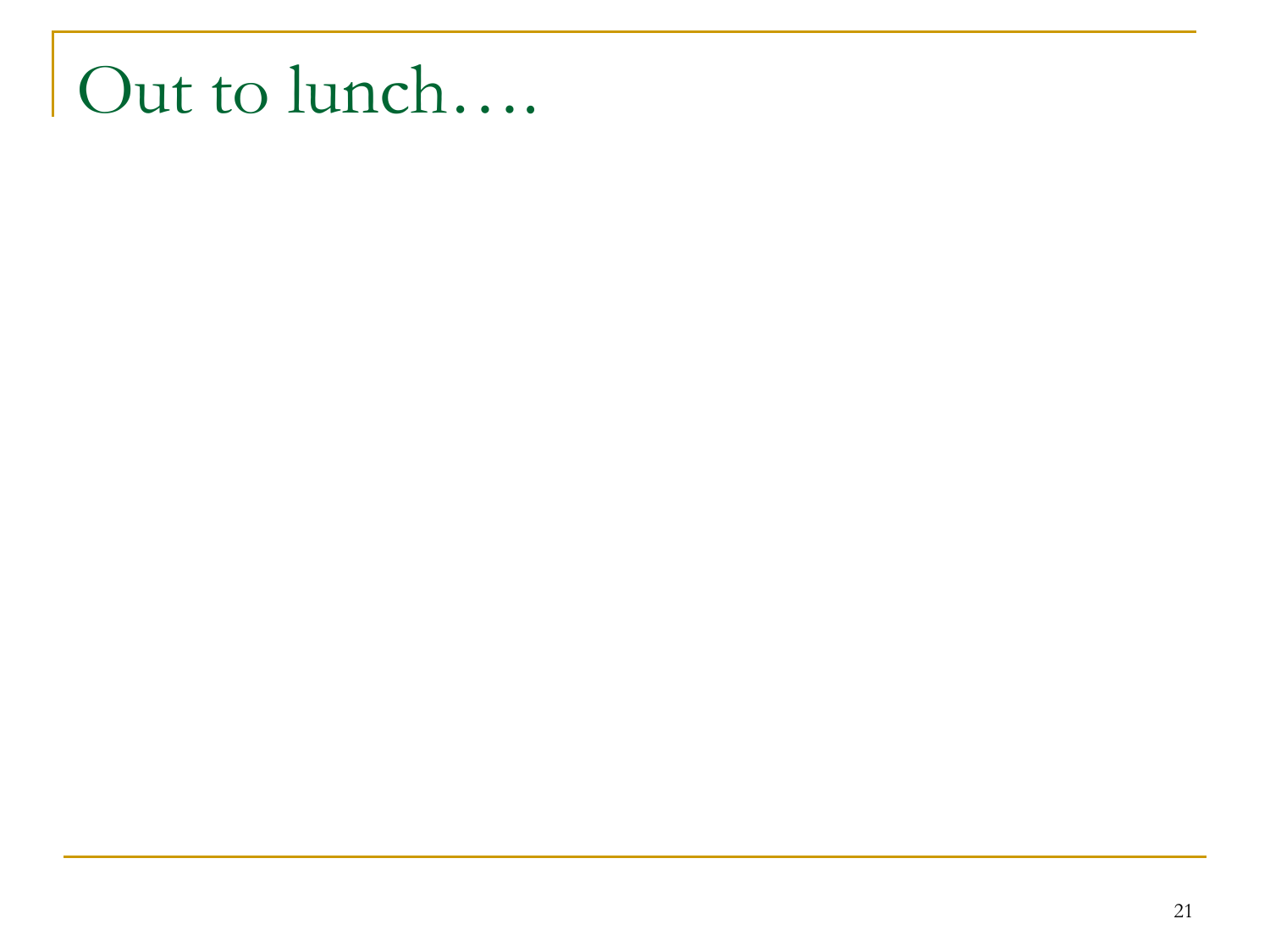It follows that the only reliable way of creating a stable-value digital currency is for the central bank to issue it

- 90+ central banks are exploring the possibility.
- **Individuals could maintain electronic accounts** at the central bank.
- Alternatively, the central bank's digital unit could circulate in a distributed fashion (held in mobile wallets or on electronic smart cards).
- Could be usable only for wholesale payments by businesses, or it could beused more widely.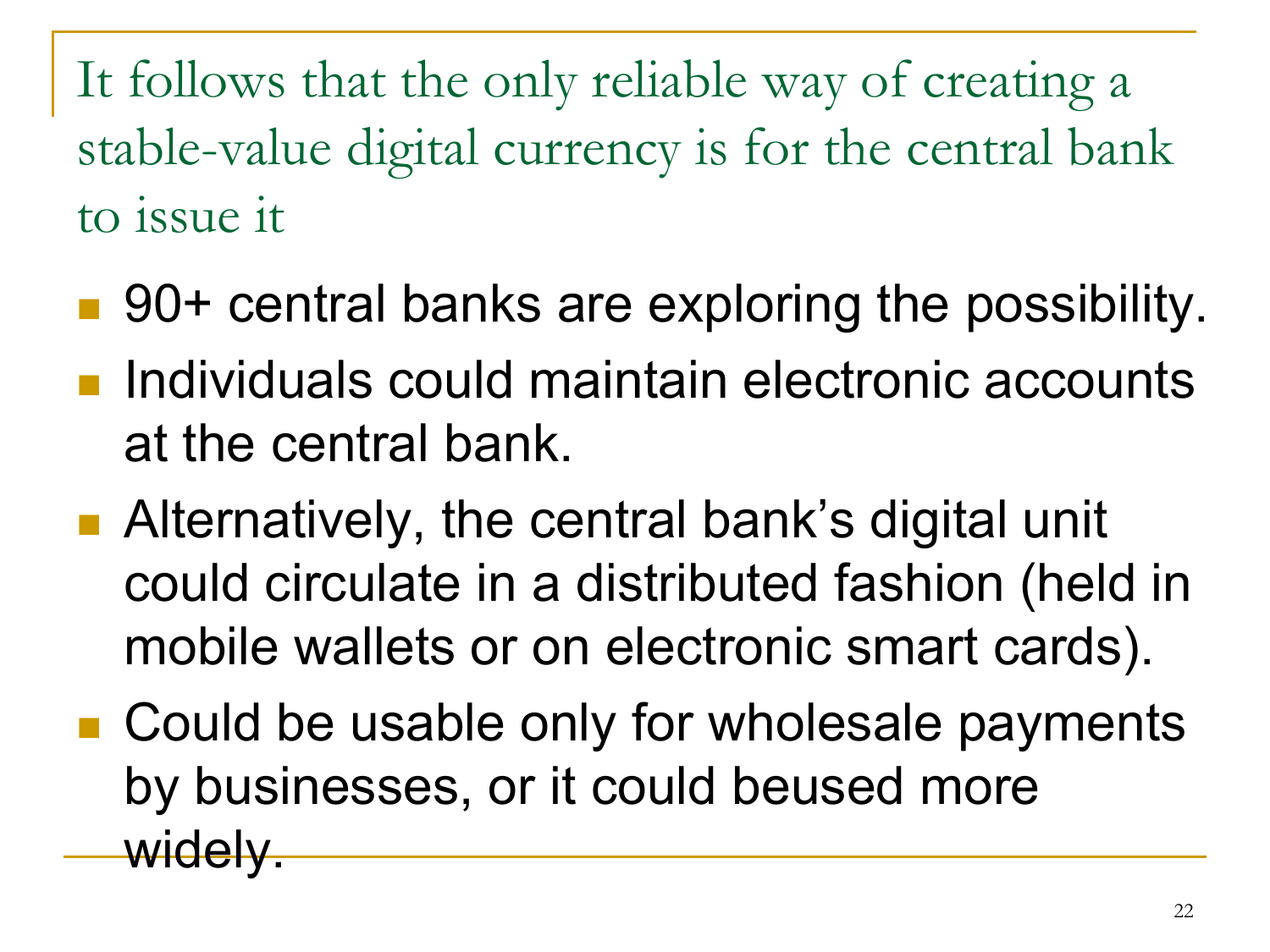#### Downsides

#### ■ Rich target for hackers and terrorists.

- □ If CB's digital network goes down, the vast majority of cash transactions may be halted.
- **Increases the danger of runs on conventional** banks.
	- Some observers (National Bank of Denmark 2016) have suggested that this risk could be mitigated by limiting the volume of such transfers or limiting the overall size of central bank digital accounts. But this would give rise to the situation where central bank money traded at a premium relative to accounts held at commercial banks, reintroducing all the complications of a non-uniform currency.
		- Shades of 1830s-stye free banking…. 23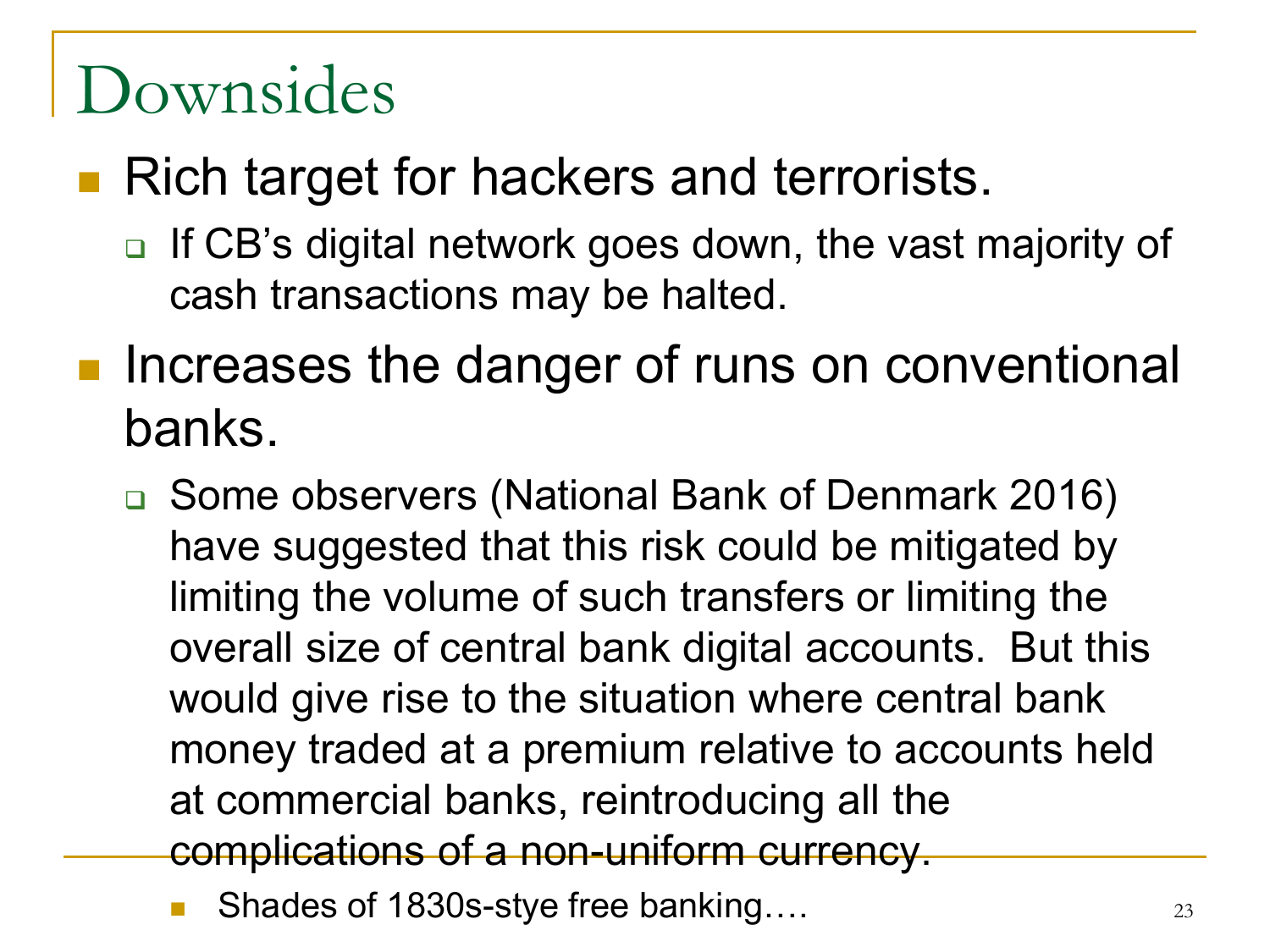## So I conclude

- Strong economic justification for a uniform circulation.
- **The only entity capable of credibly providing a** uniform national circulation is the national government.
	- □ Because stable coin schemes are unlikely to succeed.
- **That leaves us with the alternative of central** bank digital currencies.
	- o On which the jury remains out.